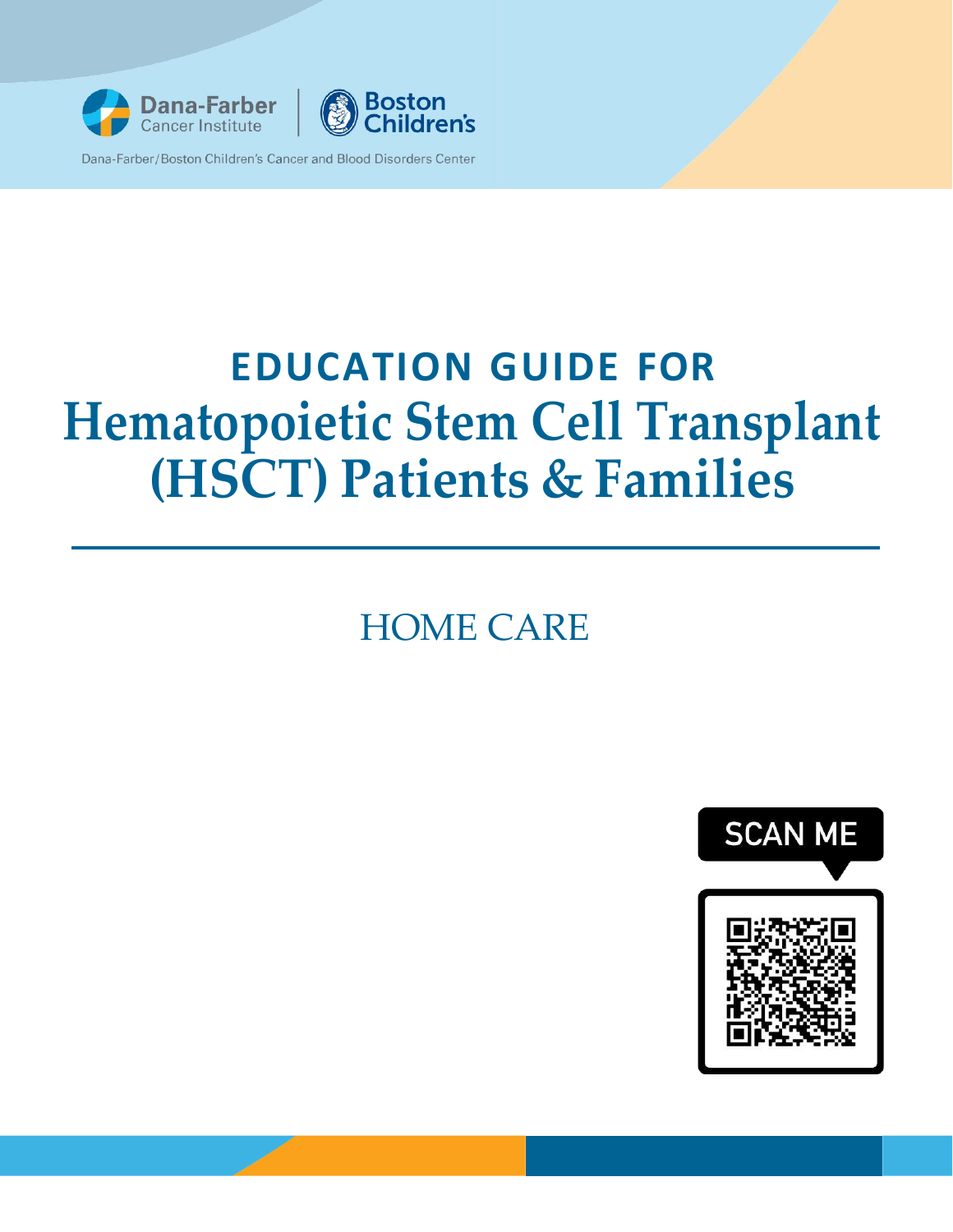

## **Hematopoietic Stem Cell Transplant (HSCT) Table of Contents**

## **HOME CARE (after HSCT)**

- Page 3 Visits to the Jimmy Fund Clinic after HSCT
- Page 5 When and How to Call your Healthcare Team
- Page 8 Fever Information and Temperature Conversion
- Page 10 Vaccination Schedule for Patients after HSCT
- Page 13 Chicken Pox and Shingles after HSCT
- Page 15 Discharge after HSCT
- Page 18 Food Plan after HSCT
- Page 21 Mouth Care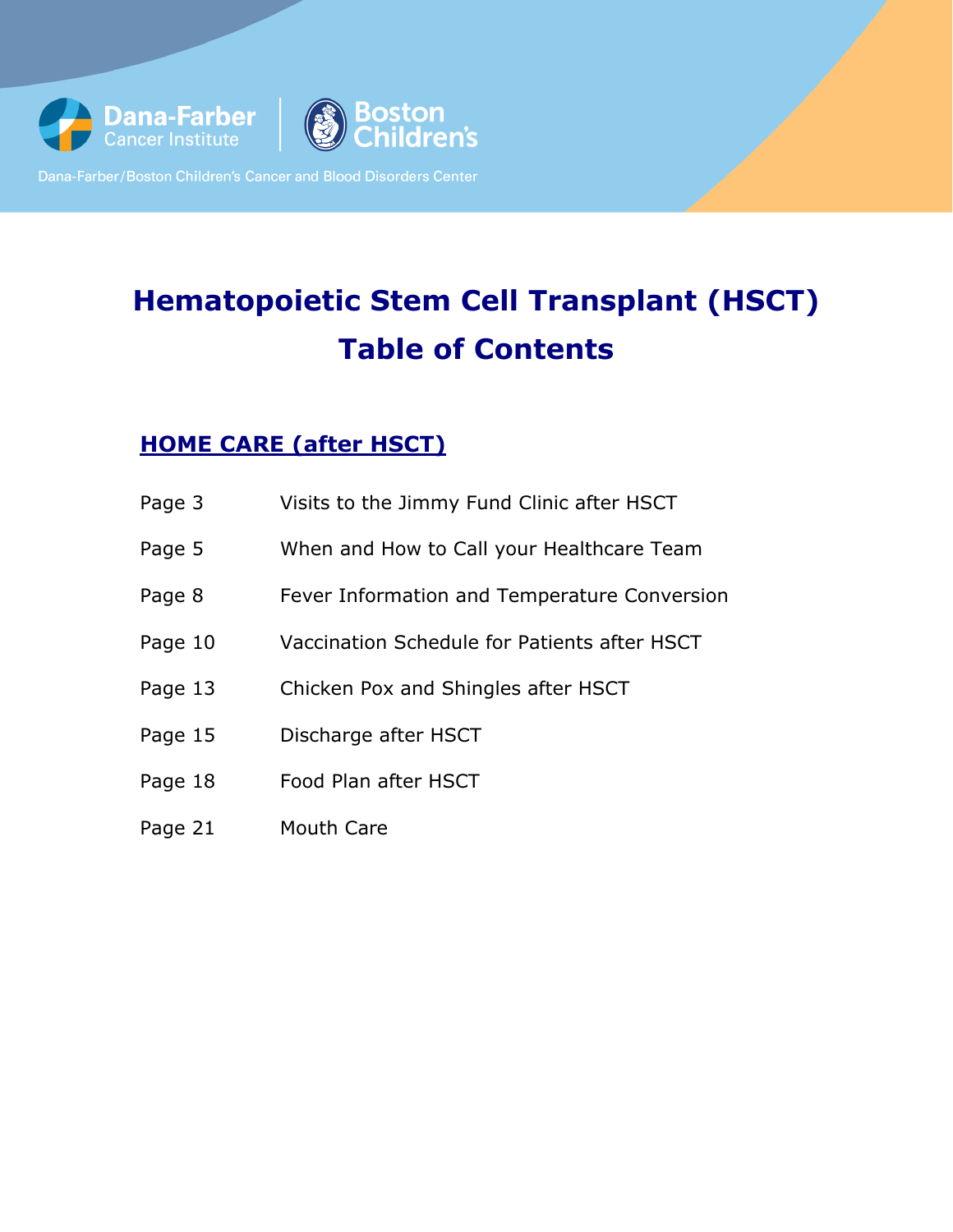

## **Hematopoietic Stem Cell Transplant Teaching Sheet Visits to the Jimmy Fund Clinic After Discharge from Hematopoietic Stem Cell Transplant (HSCT)**

The Jimmy Fund Clinic of Dana-Farber Cancer Institute (DFCI) is located on the 3rd floor of the Dana Building. Patients must wear a mask when entering the Dana Building. Patients generally come to the Jimmy Fund Clinic between 8 and 10 a.m. If you have questions or are going to be late, please call the clinic at (617) 632-3270.

#### **Arriving to the Jimmy Fund Clinic:**

- Check in at the front desk.
- Patients will be seen in a private room or exam room and **should not wait in the main waiting room.**
- When using the clinic restroom you should wear a mask and wash your hands well with soap and water.

#### **What to bring to clinic visits:**

- Home medications in clinic:
	- o **Please remember to bring all the bottles of medications and your list of discharge medications with you to each clinic visit.**
	- o The medication doses and schedule will be reviewed.
	- $\circ$  Review all medications from home with your healthcare providers before taking them during clinic.
- For all medications, remember to call your pharmacy for a refill before the medication runs out even if you have a scheduled clinic appointment. Refills may take 48 hours to be filled.
- There are activities in clinic to help pass the time but you may also bring your favorite toys or books with you from home.
- Lunch may be ordered from the cafeteria and you can bring other food with you.

#### **Clinic Visits:**

- A clinic assistant or nurse will be in your room within 15 minutes to do vital signs and/or laboratory tests. If they have not arrived, use the nurse call button.
- The length of your clinic appointment will vary.
- Patients may need to come to clinic one to three times a week during the first few weeks or months after discharge from HSCT. Before leaving clinic, you will be given the next appointment.
- **If you take Cyclosporine (Neoral, Sandimmune, Gengraf) or Tacrolimus (FK506/Prograf®),** do NOT take the morning dose of Cyclosporine or FK506 before your clinic appointment.
	- $\circ$  After your blood is drawn, take your home supply of cyclosporine or FK506.

<sup>©</sup> Boston Children's Hospital, 2022 All rights reserved • Publication Date: 2021 **Page 1 of 2**

*The information on this page is for patients who are receiving care at Dana-Farber/Boston Children's Cancer and Blood Disorders Center. The information is not meant as a substitute for professional medical advice. Always speak with your health care provider with any questions you may have. For emergency medical care, call 911.*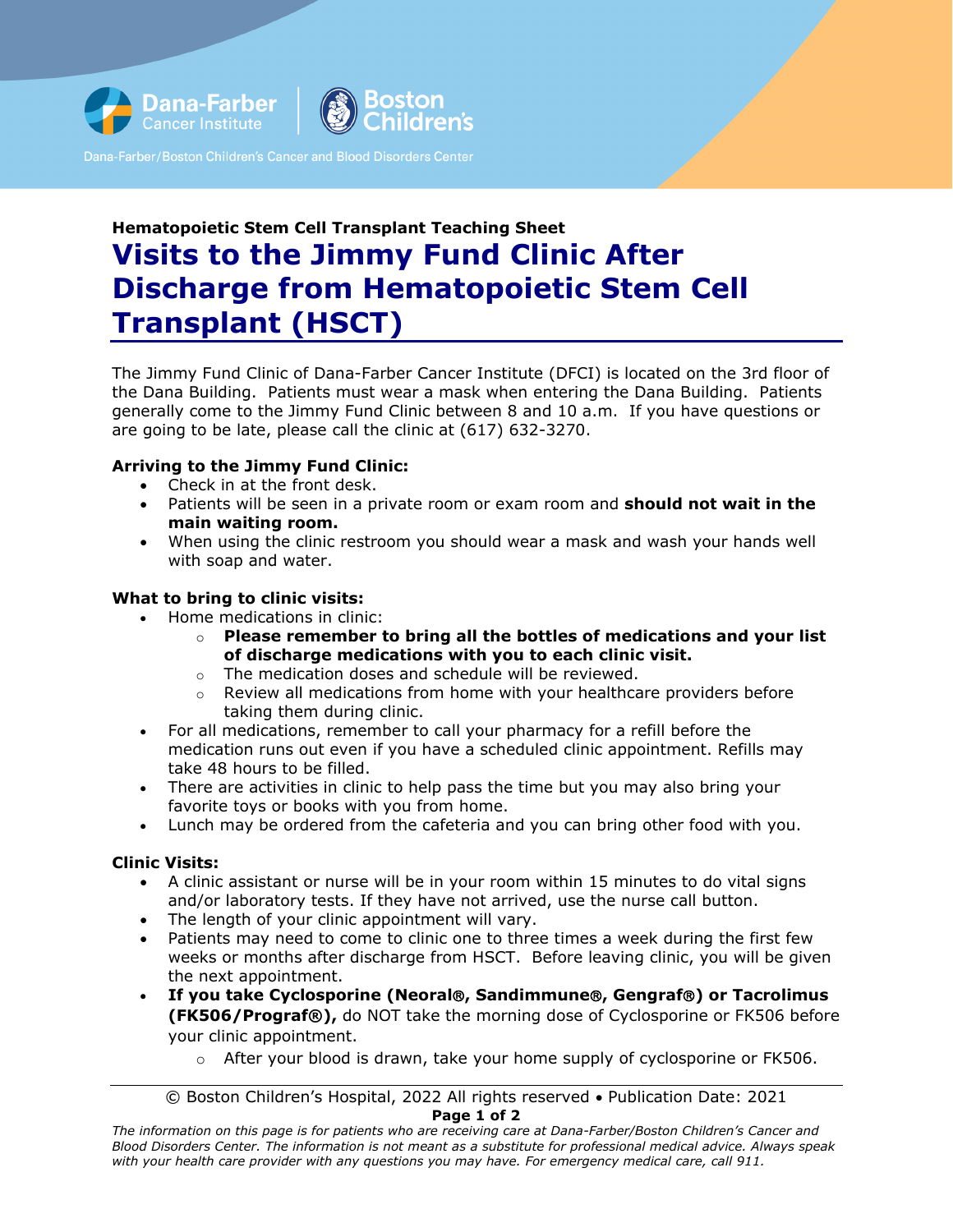Visits to the Jimmy Fund After Discharge from Transplant

- o Your healthcare team will call you if the dose needs to be changed.
- o If you do not receive a call, continue taking the same dose.

#### **Contact Us**

#### **For patient care assistance, please call the following phone numbers:**

- Jimmy Fund Clinic (617) 632-3270 Business Hours 8 a.m. to 5 p.m., Monday through Friday • Page Operator (617) 632-3352
- Off hours: weekdays after 5 p.m., holidays, and weekends Page pediatric hematology/oncology fellow on call
- Life Threatening Emergencies dial 911

*The information on this page is for patients who are receiving care at Dana-Farber/Boston Children's Cancer and Blood Disorders Center. The information is not meant as a substitute for professional medical advice. Always speak with your health care provider with any questions you may have. For emergency medical care, call 911.*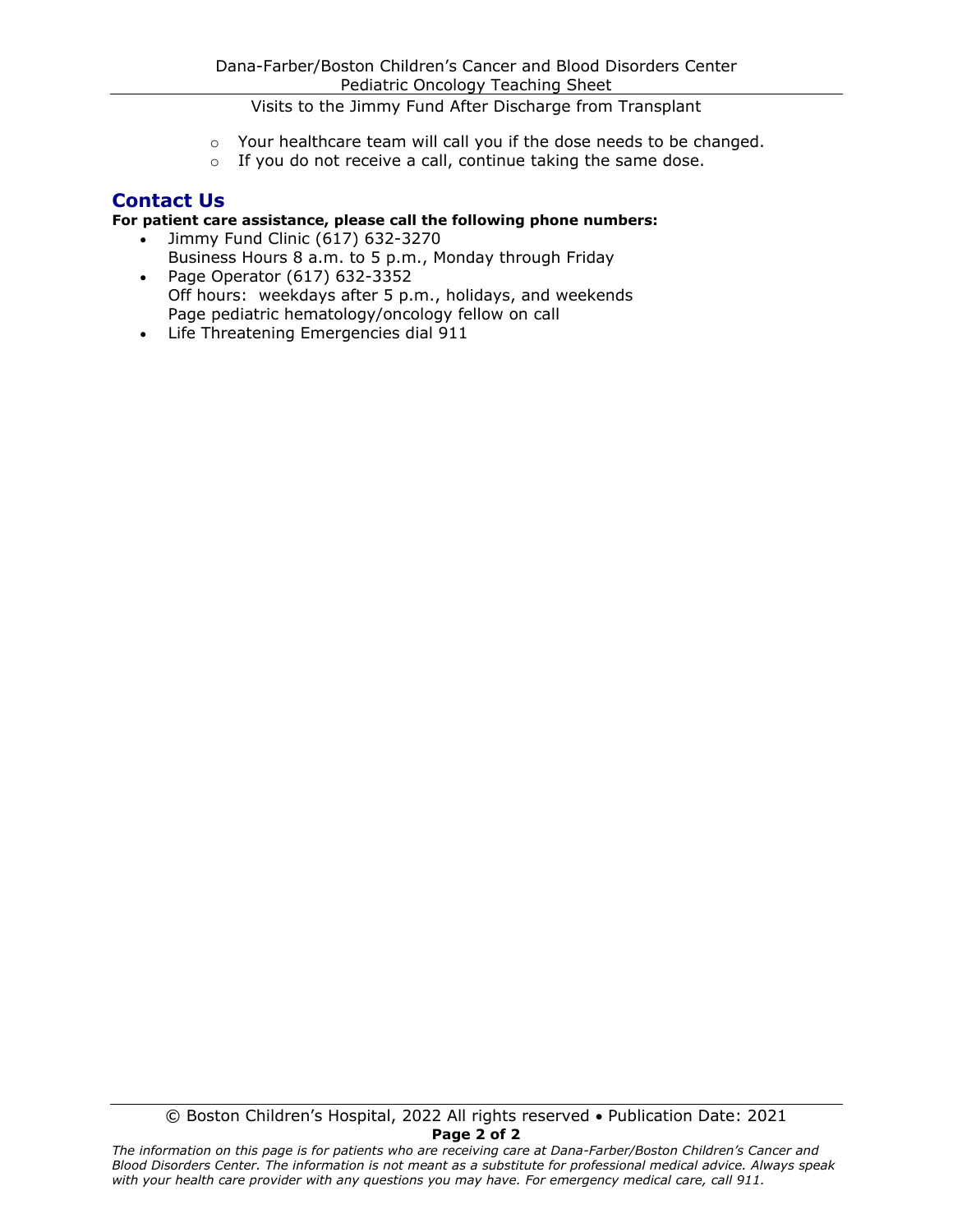



## **When And How To Call Your Healthcare Team**

## **Call the Jimmy Fund Clinic if your child has:**

#### • **Fever**

- o Call immediately if your child has a temperature of **101.3 F (38.5C)** or higher
- o If your child has a temperature between **100.4 F (38 C)** and **101.2 F (38.4C)**
- o recheck the temperature in one hour.
- o In one hour, if your child's temperature is greater than or equal to **100.4 F (38 C)**, call immediately.
- o If your child's temperature is greater than **100.4 F (38 C)** after that one hour or again within 24 hours, call immediately.
- $\circ$  Shaking or chills, or ill-appearing<br> $\circ$  Do not give any fever reducing m
- Do not give any fever reducing medicine (i.e. acetaminophen or ibuprofen) until you have spoken to your healthcare provider
- o Tips for Taking Your Child's Temperature
	- **Never** take a rectal temperature.
	- If your child appears sick or doesn't feel well, check his or her temperature under their armpit, by mouth, or in their ear.
	- When taking your child's temperature use the same method and same thermometer whenever possible.
	- If you are having difficulty getting a consistent temperature, call your healthcare provider.
- **Unusual bleeding** that you and your child can see:
	- $\circ$  Nosebleed or bleeding gums that doesn't stop with gentle pressure after 15 minutes
	- o Blood in the urine or bowel movements
- **Easy bruising** or tiny red spots (red "freckles") on the surface of the skin
- **Very fast breathing** while resting
- **Change in vision,** hearing, sense of balance, or decrease alertness
- **Persistent headaches, especially ones in the morning**
- **Rash or change in skin color**
- **Diarrhea**: loose, liquid bowel movements that occur 3-4 times a day (or more)
- **Constipation**: no bowel movement in 2 days
- **Change in appetite or fluid intake** 
	- $\circ$  Nothing to eat or drink for 6 hours while awake if your child is under 1 year of age<br> $\circ$  Nothing to eat or drink for 8 hours while awake if vour child is over age 1 year
	- Nothing to eat or drink for 8 hours while awake if your child is over age 1 year
- **Vomiting** more than twice in one hour or multiple times in one day
- **Decrease in urine output** or no urination for 6-8 hours while awake
- **Exposure** to chicken pox, shingles, measles, rubella or any other contagious disease
- **Signs of a seizure:** patient becomes confused, dazed and may shake or become unresponsive

© Boston Children's Hospital, 2022 All rights reserved • Publication Date: 2019 **Page 1 of 3**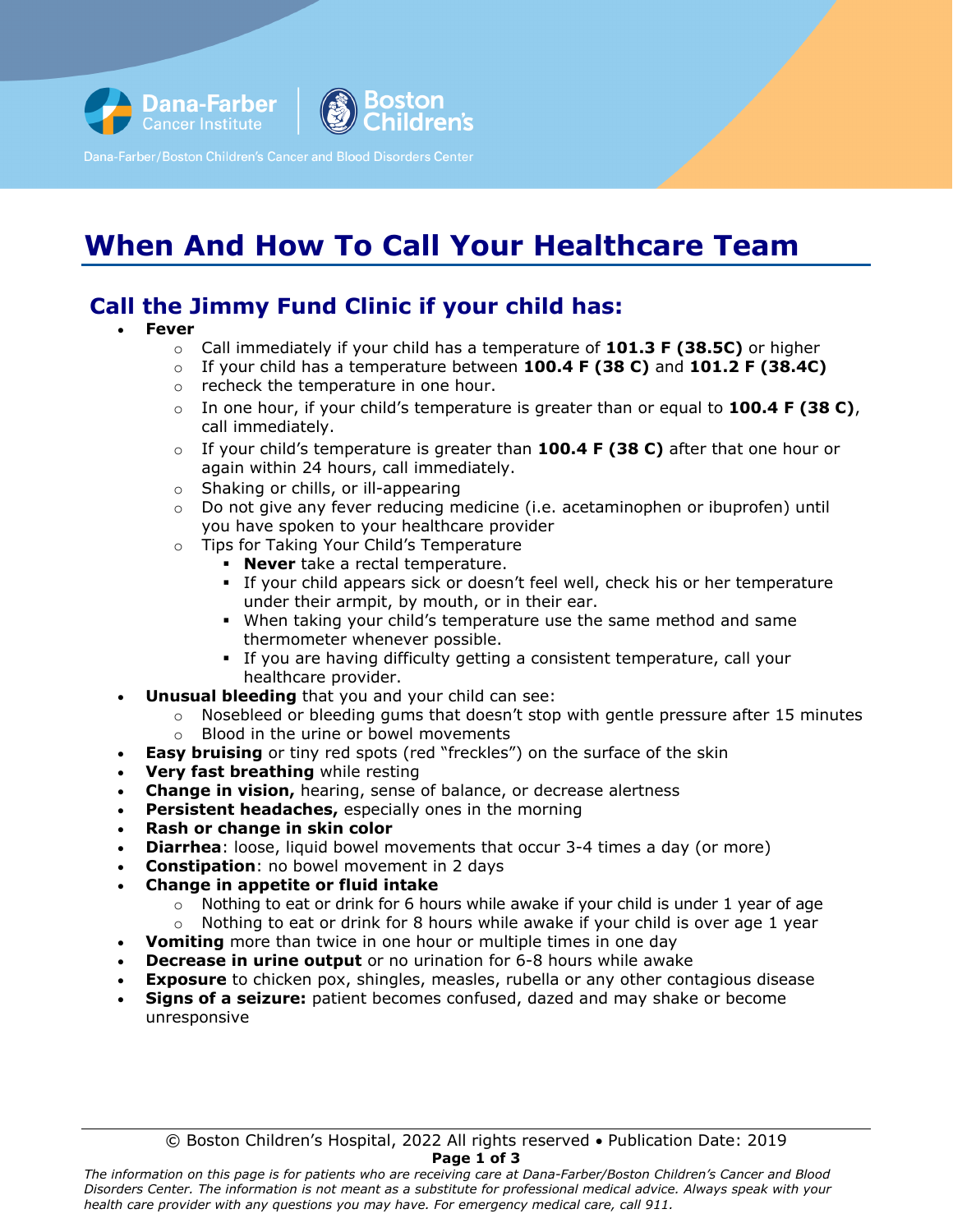When and How to Call Your Healthcare Team

## **Emergencies:**

**Call 911** immediately if your child has

- Trouble breathing
- Blue or gray skin color
- Unresponsiveness
- Excessive bleeding
- Other life threatening symptoms

## **Monday – Friday, 8:00am to 5:00 pm:**

Call the Jimmy Fund Clinic at **617-632-3270** immediately if:

- your child has any medical issues
- you think your child may need to be seen that day

## **Evenings (after 5:00pm), Weekends, and Holidays:**

Call the Dana-Farber page operator at **617-632-3352**

- Ask to have the pediatric oncology fellow paged
- The doctor on call will call back within 20 minutes
- If you don't hear back within 20 minutes, call the page operator and have the on-call doctor paged again

## **Less urgent medical questions Prescription refills:**

- Call the clinic at 617-632-3270 at least 48 hours before your child will need a medication refill.
- Leave a voicemail message with the patient's name, date of birth, name of the medication, and the pharmacy phone number
- The information will be sent to your healthcare provider.

#### **Home health or VNA services:**

- Call the clinic at **617-632-3270** if you have a question about a blood draw or **medications that your child is receiving at home via home health care ("VNA")** services.
- The triage nurse will either answer your question directly, or will follow up right away with your healthcare team and call you back.

#### **Tests and studies:**

- General information about tests and appointments can be located on the MyChildren's Patient Portal https://apps.childrenshospital.org/mychildrens/
- Call the Jimmy Fund Clinic at **617-632-3270** for questions about scheduled radiology tests or other studies to be done at Boston Children's Hospital.
- If your study has already been scheduled and you need to find out details such as the date and time, the front desk staff will be able to give you that information.
- If you have other questions about your test or study, or if your test/study has not yet been scheduled, your call will be sent to the triage nurse, who will help answer your question.

#### **Health care and supply company services:**

• Call the Jimmy Fund Clinic Case Manager at **617-632-3258** if you have a question about home health care companies, supply companies, infusion companies, or health insurance issues.

#### **Division of Psychosocial Oncology and Palliative Care:**

• Call the Division of Pediatric Psychosocial services at **617-632-5425** if you have a question about psychosocial services or need support.

## © Boston Children's Hospital, 2022 All rights reserved • Publication Date: 2019

**Page 2 of 3**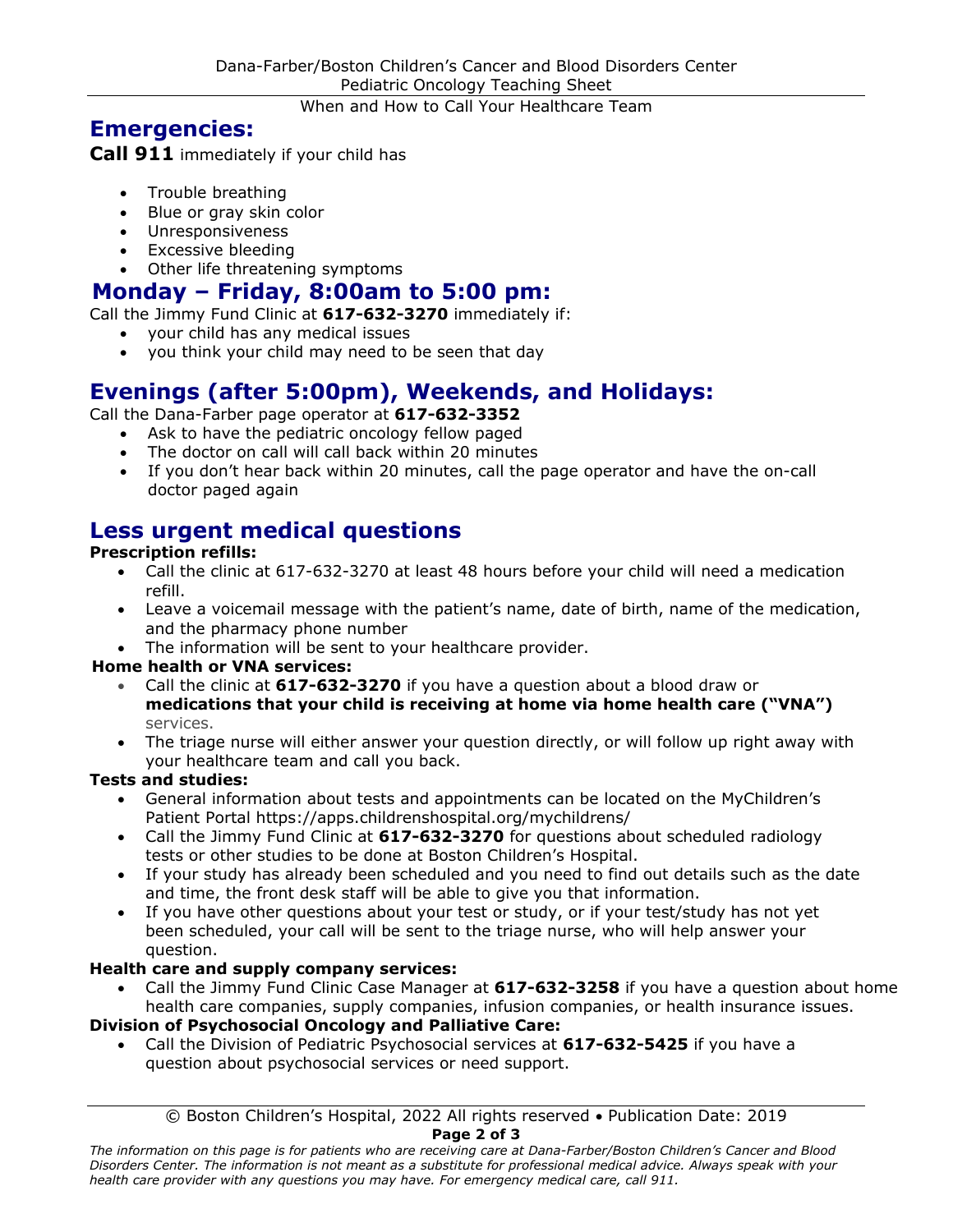### **Frequently Used Phone Numbers Numbers at Dana-Farber Cancer Institute**

| Jimmy Fund Clinic Main Number                                                         | $(617)$ 632 3270                                         |
|---------------------------------------------------------------------------------------|----------------------------------------------------------|
| <b>DFCI Page Operator</b>                                                             | $(617)$ 632 3352                                         |
| Pediatric Patient Registration                                                        | $(617)$ 632 3913                                         |
| Division of Pediatric Psychosocial Services                                           | $(617)$ 632 5425                                         |
| School Liaison Program<br><b>Resource Specialists</b><br><b>Activities Department</b> | $(617)$ 632 5909<br>$(617)$ 632 3365<br>$(617)$ 632 3278 |
| Blum Pediatric Resource Room                                                          | $(617)$ 632 3900                                         |
| Perini Clinic                                                                         | $(617)$ 632 5124                                         |
| Neuro Oncology Outcomes Clinic                                                        | $(617)$ 632 2680                                         |
| <b>Financial Office</b>                                                               | $(617)$ 632 3455                                         |

## **Frequently Used Numbers at Boston Children's Hospital**

| 6 Northeast                         | $(617)$ 355 8066 |
|-------------------------------------|------------------|
| 6 West                              | $(617)$ 355 8069 |
| 9 Northwest                         | $(617)$ 355 8096 |
| Main Number                         | $(617)$ 355 6000 |
| Hale Family Center for Families     | $(617)$ 355 6279 |
| One Mission 6th floor Resource Room | $(617)$ 355 5645 |
| 9 <sup>th</sup> floor Resource Room | $(617)$ 355 7684 |
| Child Life Services                 | $(617)$ 355-6551 |
| <b>Blood Donor Center</b>           | $(617)$ 355 6677 |
| <b>Financial Office</b>             | $(617)$ 355-3397 |
| International Office                | $(617)$ 355-5209 |

#### © Boston Children's Hospital, 2022 All rights reserved • Publication Date: 2019 **Page 3 of 3**

*The information on this page is for patients who are receiving care at Dana-Farber/Boston Children's Cancer and Blood Disorders Center. The information is not meant as a substitute for professional medical advice. Always speak with your health care provider with any questions you may have. For emergency medical care, call 911.*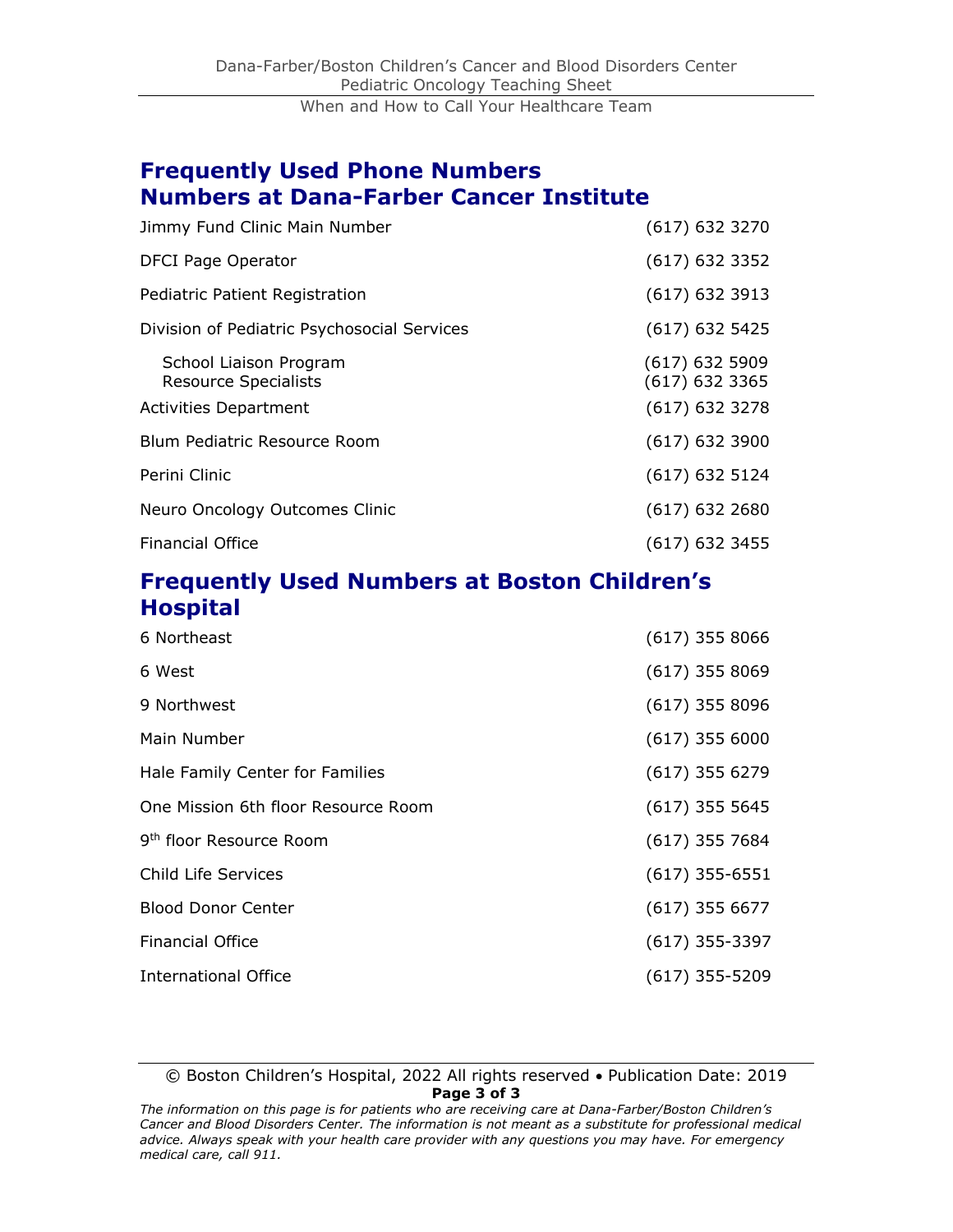

}oston<br>Children's

## **Temperature Conversion**

| °C<br>$^{\circ}$ F           | $^{\circ}$ F<br>°C   |
|------------------------------|----------------------|
| $35.8 = 96.6$                | Fever $38.5 = 101.3$ |
| $36.0 = 96.8$                | $38.6 = 101.5$       |
| $36.2 = 97.2$                | $38.7 = 101.7$       |
| $36.4 = 97.6$                | $38.8 = 101.8$       |
| $36.5 = 97.7$                | $38.9 = 102.0$       |
| $36.6 = 97.9$                | $39.0 = 102.2$       |
| $36.7 = 98.0$                | $39.1 = 102.4$       |
| $36.8 = 98.2$                | $39.2 = 102.6$       |
| Average normal $37.0 = 98.6$ | $39.3 = 102.8$       |
| $37.1 = 98.8$                | $39.4 = 103.0$       |
| $37.2 = 99.0$                | $39.5 = 103.1$       |
| $37.3 = 99.2$                | $39.6 = 103.3$       |
| $37.4 = 99.4$                | $39.7 = 103.5$       |
| $37.5 = 99.6$                | $39.8 = 103.7$       |
| $37.6 = 99.8$                | $39.9 = 103.8$       |
| $37.7 = 99.9$                | $40.0 = 104.0$       |
| $37.8 = 100.0$               | $40.1 = 104.2$       |
| $37.9 = 100.2$               | $40.2 = 104.4$       |
| Fever $38.0 = 100.4$ Fever   | $40.3 = 104.6$       |
| $38.1 = 100.6$               | $40.4 = 104.8$       |
| $38.2 = 100.8$               | $40.5 = 105.0$       |
| $38.3 = 100.9$               |                      |
| $38.4 = 101.1$               |                      |

| $^{\circ}$ C<br>$^{\circ}$ F | °C °F                      |
|------------------------------|----------------------------|
| $35.8 = 96.6$                | Fever $38.5 = 101.3$ Fever |
| $36.0 = 96.8$                | $38.6 = 101.5$             |
| $36.2 = 97.2$                | $38.7 = 101.7$             |
| $36.4 = 97.6$                | $38.8 = 101.8$             |
| $36.5 = 97.7$                | $38.9 = 102.0$             |
| $36.6 = 97.9$                | $39.0 = 102.2$             |
| $36.7 = 98.0$                | $39.1 = 102.4$             |
| $36.8 = 98.2$                | $39.2 = 102.6$             |
| 10rmal 37.0 = 98.6           | $39.3 = 102.8$             |
| $37.1 = 98.8$                | $39.4 = 103.0$             |
| $37.2 = 99.0$                | $39.5 = 103.1$             |
| $37.3 = 99.2$                | $39.6 = 103.3$             |
| $37.4 = 99.4$                | $39.7 = 103.5$             |
| $37.5 = 99.6$                | $39.8 = 103.7$             |
| $37.6 = 99.8$                | $39.9 = 103.8$             |
| $37.7 = 99.9$                | $40.0 = 104.0$             |
| $7.8 = 100.0$                | $40.1 = 104.2$             |
| $7.9 = 100.2$                | $40.2 = 104.4$             |
| $8.0 = 100.4$ Fever          | $40.3 = 104.6$             |
| $8.1 = 100.6$                | $40.4 = 104.8$             |
|                              |                            |

 $40.5 = 105.0$ 

© Boston Children's Hospital, 2021 All rights reserved. Publication Date: 2021

**Page 1 of 2**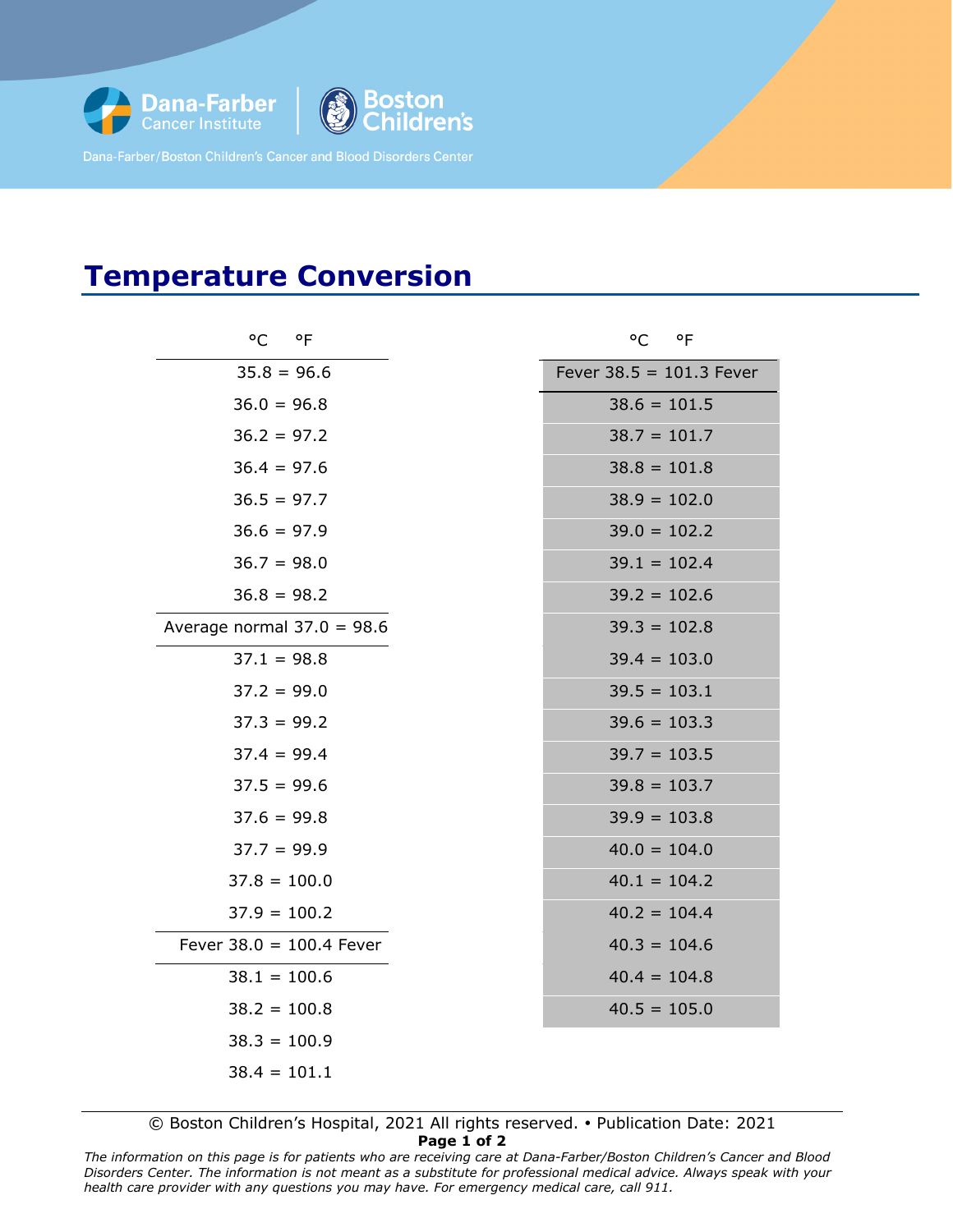Fever Information & Temperature Conversion

#### **For patient care assistance, please call the following phone numbers:**

- Jimmy Fund Clinic (617) 632-3270 Business Hours 8 a.m. to 5 p.m., Monday through Friday
- Page Operator (617) 632-3352 Off hours: weekdays after 5 p.m., holidays, and weekends Page pediatric hematology/oncology fellow on call
- Life Threatening Emergencies dial 911

© Boston Children's Hospital, 2021 All rights reserved. Publication Date: 2021 **Page 2 of 2**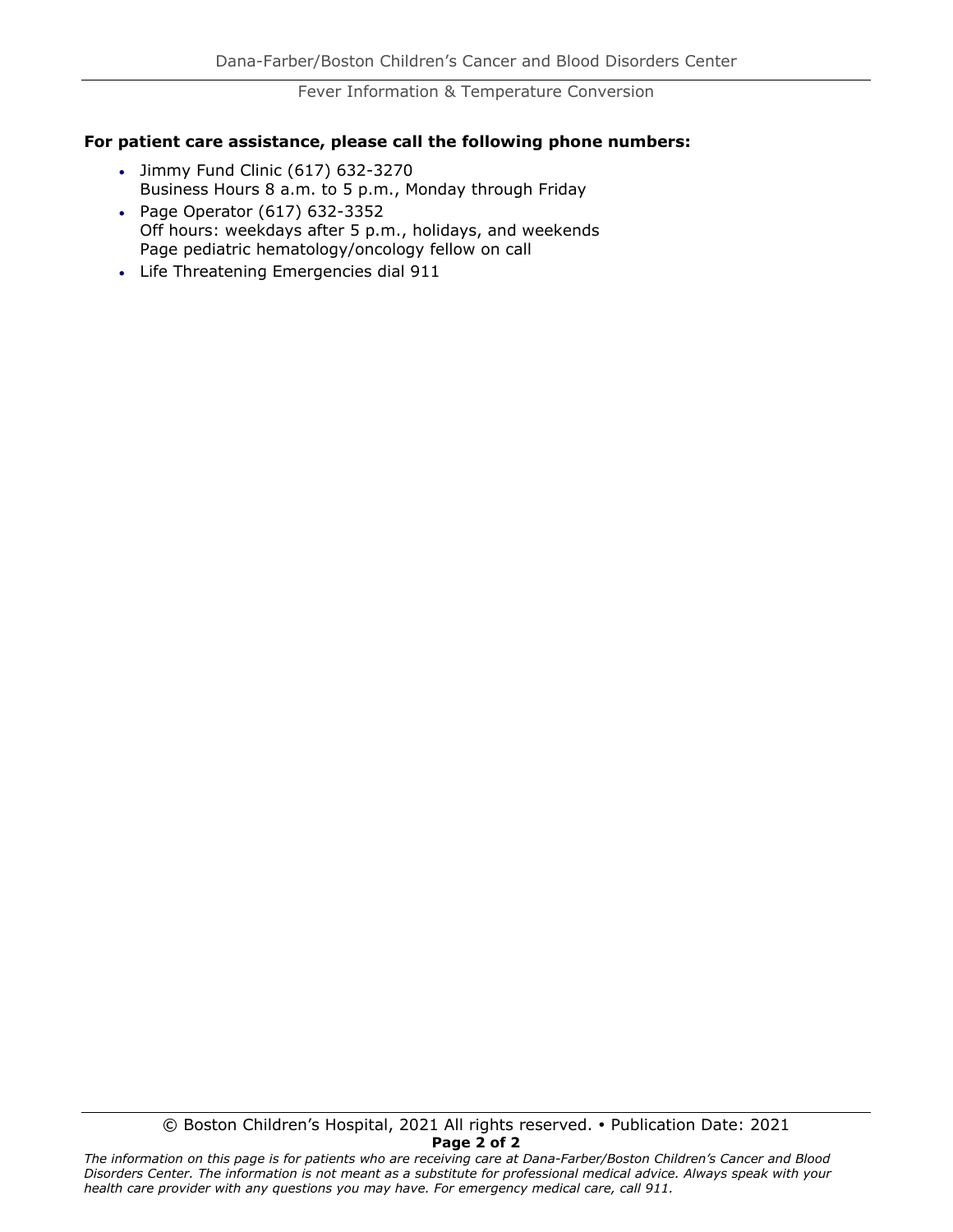

## **Hematopoietic Stem Cell Transplant Teaching Sheet Vaccination Schedule for Patients Post Hematopoietic Stem Cell Transplant (HSCT)**

| <b>Vaccination or Toxoid</b><br>(May use combined vaccines)                   | <b>Time Post Stem Cell Transplant</b>                                                                                                                                                                                                                                                                  |             |              |              |              |              |                     |                                                                             |
|-------------------------------------------------------------------------------|--------------------------------------------------------------------------------------------------------------------------------------------------------------------------------------------------------------------------------------------------------------------------------------------------------|-------------|--------------|--------------|--------------|--------------|---------------------|-----------------------------------------------------------------------------|
|                                                                               | 6<br>months                                                                                                                                                                                                                                                                                            | 8<br>months | 10<br>months | 12<br>months | 18<br>months | 24<br>months | $26 - 36$<br>months | <b>Notes</b>                                                                |
| <b>Inactivated Influenza</b>                                                  | Yearly seasonal, October through March. Eligible patients are >100 days post allogeneic HSCT and on<br><0.5mg/kg/day of systemic corticosteroids; >60 days post autologous SCT                                                                                                                         |             |              |              |              |              |                     |                                                                             |
| Diphtheria,<br>Tetanus,<br><b>Acellular Pertussis</b>                         | <b>DTaP</b>                                                                                                                                                                                                                                                                                            | <b>DTaP</b> | <b>DTaP</b>  |              |              |              |                     | TDap Booster at<br>age 11-12 years,<br>then TD every 10<br>years thereafter |
| H. Influenzae Type B                                                          | HiB                                                                                                                                                                                                                                                                                                    | HiB         | HiB          |              |              |              |                     |                                                                             |
| <b>Hepatitis B</b>                                                            | Hep B                                                                                                                                                                                                                                                                                                  | Hep B       | Hep B        |              |              |              |                     |                                                                             |
| Pneumococcal-Conjugate<br>$(PCV13)*$                                          | PCV13                                                                                                                                                                                                                                                                                                  | PCV13       | PCV13        |              | PCV13        |              |                     |                                                                             |
| Pneumococcal-<br><b>Polysaccharide (PPV23)</b>                                |                                                                                                                                                                                                                                                                                                        |             |              |              | or<br>PPV23  |              |                     |                                                                             |
| <b>Inactivated Polio Virus</b>                                                | <b>IPV</b>                                                                                                                                                                                                                                                                                             | <b>IPV</b>  | <b>IPV</b>   |              |              |              |                     |                                                                             |
| <b>Hepatitis A</b>                                                            |                                                                                                                                                                                                                                                                                                        |             |              | Hep A        | Hep A        |              |                     |                                                                             |
| <b>Meningococcal Conjugate</b><br>(Menactra) **<br>(age >11, unless asplenic) |                                                                                                                                                                                                                                                                                                        |             |              | <b>MCV</b>   |              |              |                     | Booster<br>recommended at<br>age 16-18 years                                |
| <b>Human Papillomavirus</b><br>(ages 9-26 years)                              |                                                                                                                                                                                                                                                                                                        |             |              | <b>HPV</b>   | <b>HPV</b>   | <b>HPV</b>   |                     |                                                                             |
| <b>MMR</b><br>(live attenuated)***                                            | No Live Vaccines are given until at least 2 years post-HSCT<br><b>MMR</b><br>Second dose can be<br><b>MMR</b><br>and then only when other clinical criteria are met***<br>given one month                                                                                                              |             |              |              |              |              |                     |                                                                             |
| Varicella (Varivax)<br>(live attenuated) ***                                  | later for age >13<br><b>VZV</b><br><b>VZV</b><br>years                                                                                                                                                                                                                                                 |             |              |              |              |              |                     |                                                                             |
| Palivizumab****                                                               | Administered q28 days from November to April,<br>ONLY in patients that meet clinical criteria                                                                                                                                                                                                          |             |              |              |              |              |                     |                                                                             |
| COVID-19                                                                      | ONLY patients that meet current CDC age-based eligibility criteria<br>Eligible patients are >100 days post allogeneic HSCT and >60 days post autologous SCT.<br>If within 2 years post-HSCT or on systemic immunosuppression, give 3 doses,<br>with the 3rd dose given at least 28 days after dose #2. |             |              |              |              |              |                     |                                                                             |

\*If patient remains on systemic immunosuppression, or has chronic GVHD, please check pre and post vaccine pneumococcal titers for each PPV13 dose given and consider giving a fourth dose of PPV13 at 24 months, rather than PPV23.

\*\*MCV should be administered to patients > 11 years of age, per standard CDC immunization guidelines, but should be given earlier to any patient who is asplenic

© Boston Children's Hospital, 2022 All rights reserved • Publication Date: 2021 **Page 1 of 3**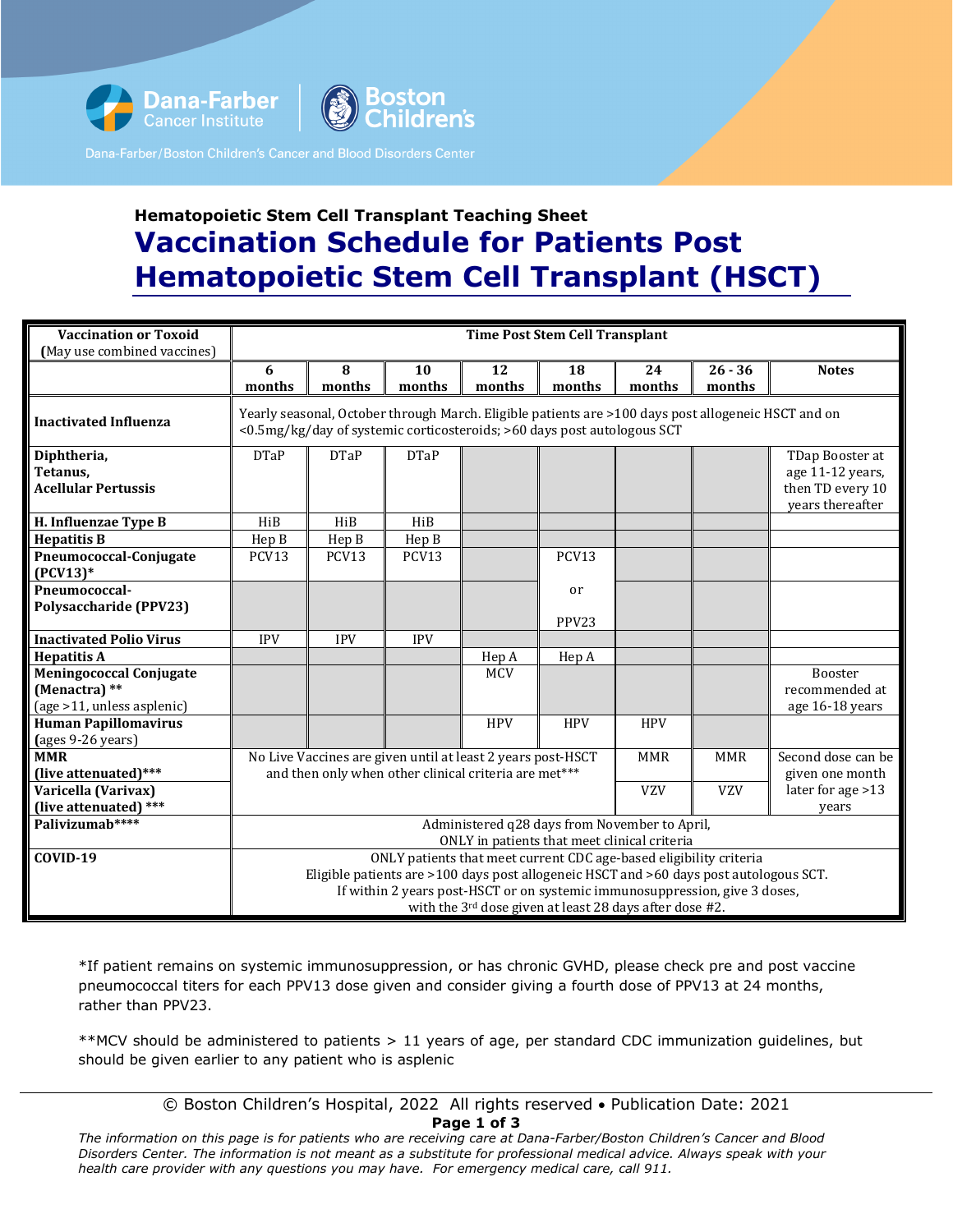Vaccination Schedule for Patients Post Hematopoietic Stem Cell Transplant (HSCT)

\*\*\*Administration of MMR and VZV should be deferred until patients are 2 years post SCT, off systemic immunosuppression for at least one year, and at least 5 months since last dose of IVIG. For inactivated "dead" virus vaccine, vaccination should be at least 2 months post last dose of IVIG

\*\*\*\* Criteria for Palivizumab administration: 1) < 2 years of age and within one year of allogeneic transplant 2) < 2 years of age and within 6 months of autologous transplant 3) any patient with pulmonary GVHD who remains on systemic immunosuppression

## **References for Immunizations Post-HSCT**

#### **CDC:**

• Kroger AT, Sumaya CV, Pickering LK, Atkinson WL. General recommendations on immunization --- recommendations of the Advisory Committee on Immunization Practices (ACIP). MMWR Recommendations and reports : Morbidity and mortality weekly report Recommendations and reports / Centers for Disease Control. 2011; 60 (2): 1-64.

#### **IDSA:**

• Rubin LG, Levin MJ, Ljungman P, Davies EG, Avery R, Tomblyn M, Bousvaros A, Dhanireddy S, Sung L, Keyserling H, Kang I. 2013 IDSA Clinical Practice Guideline for Vaccination of the Immunocompromised Host. CID. 2014; 58: e44-e100.

#### **ASBMT:**

- Majhail NS, Rizzo JD, Lee SJ, et al. Recommended screening and preventive practices for long-term survivors after hematopoietic cell transplantation; Center for International Blood and Marrow Transplant Research (CIBMTR), American Society for Blood and Marrow Transplantation (ASBMT), European Group for Blood and Marrow Transplantation (EBMT), Asia-Pacific Blood and Marrow Transplantation Group (APBMT), Bone Marrow Transplant Society of Australia and New Zealand (BMTSANZ), East Mediterranean Blood and Marrow Transplantation Group (EMBMT) and Sociedade Brasileira de Transplante de Medula Ossea (SBTMO). Co-published in Biol Blood Marrow Transplant, 2012, 18(3): 348-371; Bone Marrow Transplant, 2012, 47(3): 337-341; and Hematol Oncol Stem Cell Ther, 2012, 5(1): 1-30.
- Tomblyn M, Chiller T, Einsele H, et al. Guidelines for preventing infectious complications among hematopoietic cell transplantation recipients: A global perspective. Biol Blood Marrow Transplant. 2009; 15(10): 1143-1238

#### **Fred Hutch Long-Term Follow Up Guidelines:**

[https://www.fredhutch.org/content/dam/public/Treatment-Suport/Long-Term-Follow-](https://www.fredhutch.org/content/dam/public/Treatment-Suport/Long-Term-Follow-Up/physician.pdf)[Up/physician.pdf](https://www.fredhutch.org/content/dam/public/Treatment-Suport/Long-Term-Follow-Up/physician.pdf)

**NMDP:** <https://bethematchclinical.org/workarea/downloadasset.aspx?id=4793>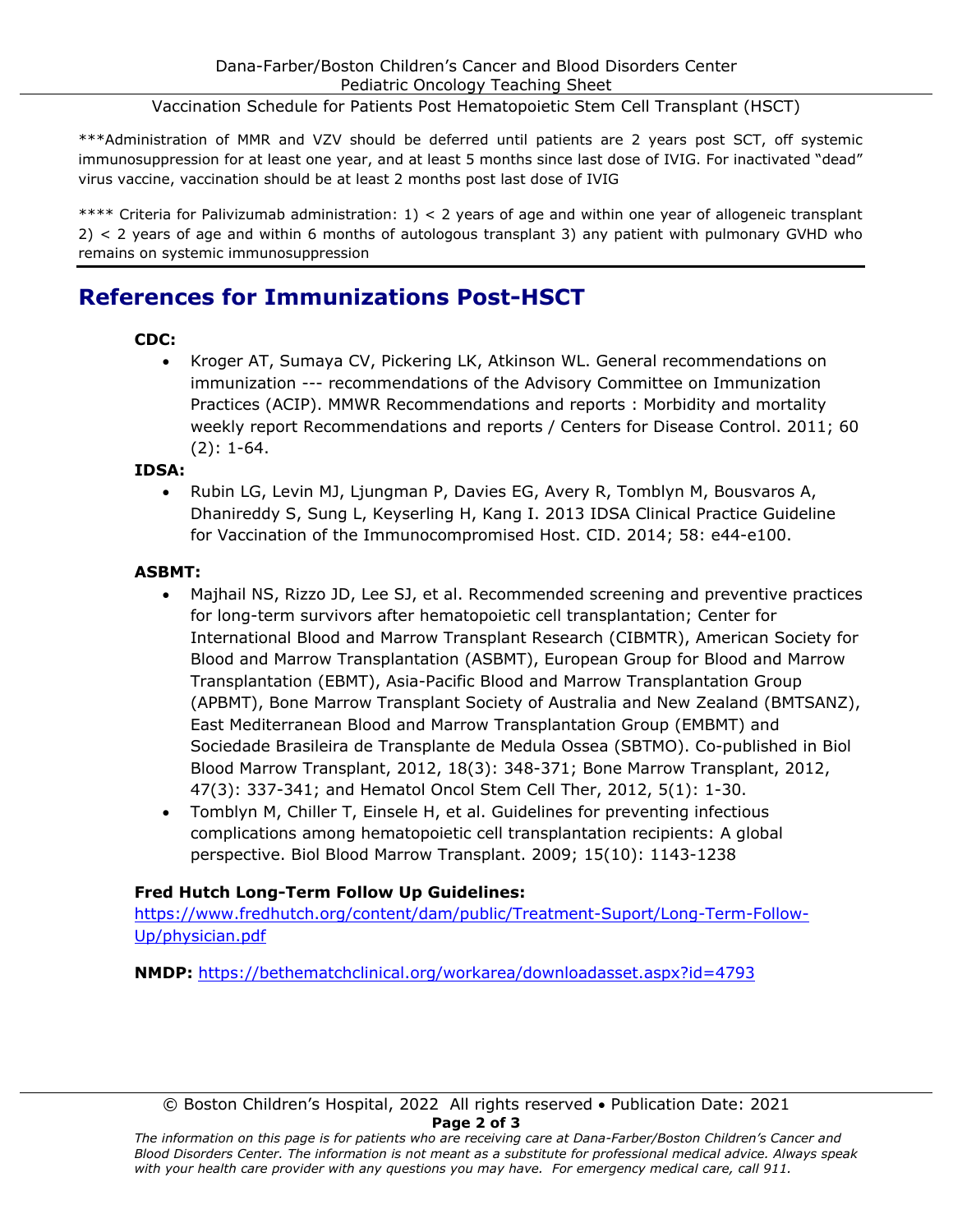## **Contact Us**

#### **For patient care assistance, please call the following phone numbers:**

- Jimmy Fund Clinic (617) 632-3270 Business Hours 8 a.m. to 5 p.m., Monday through Friday
- Page Operator (617) 632-3352 Off hours: weekdays after 5 p.m., holidays, and weekends Page pediatric hematology/oncology fellow on call
- Life Threatening Emergencies dial 911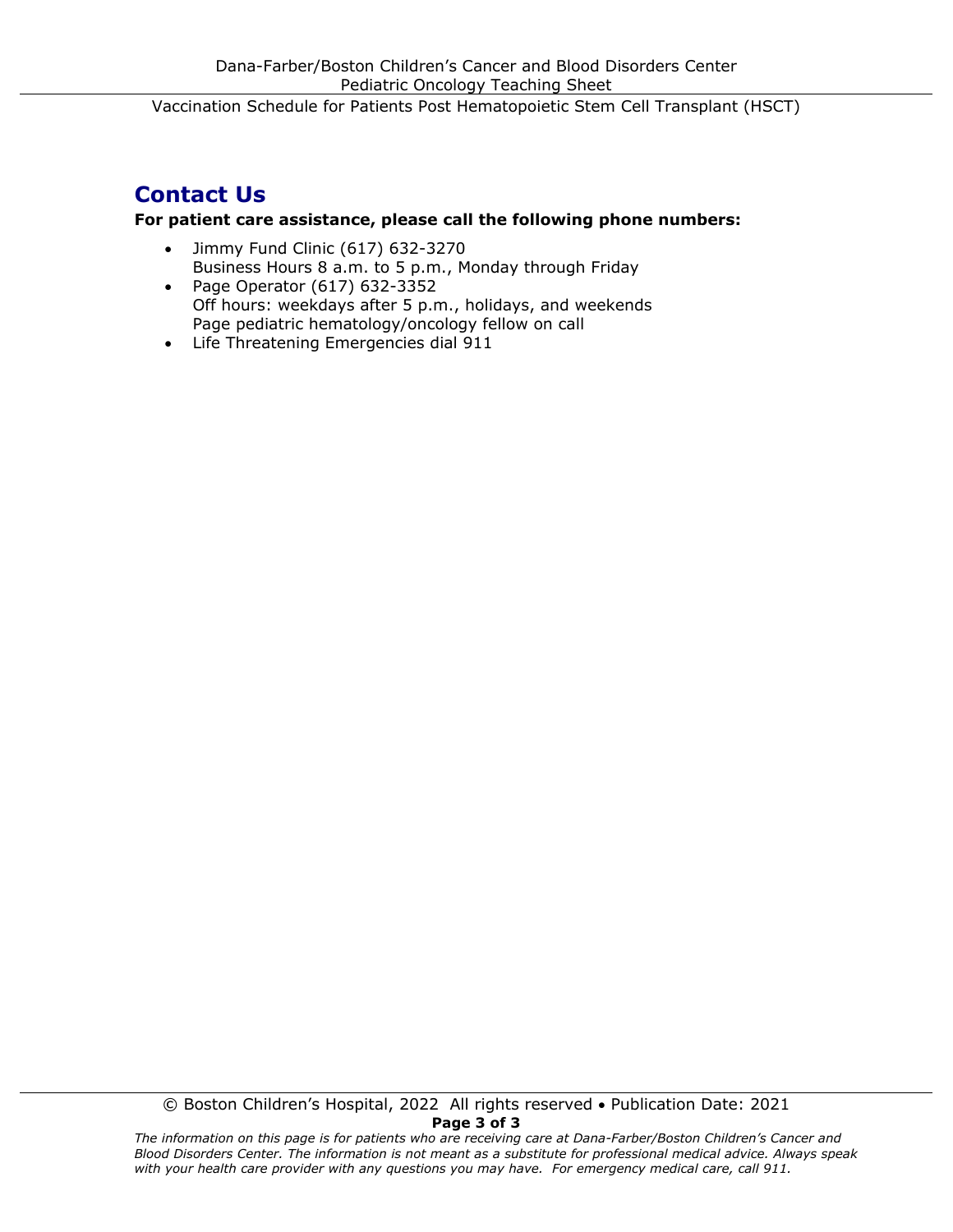



## **Chickenpox (Varicella) & Shingles (Zoster)**

**Chickenpox**, also known as varicella, is caused by the varicella-zoster virus. It is spread through the air and is very contagious.

Chickenpox usually starts with:

- A fever and feeling very tired, similar to flu-like symptoms
- An itchy rash with clear, fluid-filled bumps will appear
- The fluid-filled bumps will open and the spots will become dry and crusted as they heal
- New spots can develop over several days with the rash lasting for approximately 7 days
- Chickenpox can be more serious for children who have a suppressed (weakened) immune system

**Shingles,** also known as herpes zoster, is another infection that is caused by the varicellazoster virus. After a person has recovered from the chickenpox, the virus stays in the body, causing no symptoms. If the immune system is suppressed (weakened) the virus may become active again.

Shingles usually starts with:

- Pain in one area of the body
- A patch of red blisters that form a line on the skin
- Shingles can be painful and cause a deep burning feeling

#### **Exposure**

- If your child has been exposed to the virus, even if they have received the vaccine, call your healthcare provider right away.
	- $\circ$  Your child may need to receive medication to protect or treat the virus which must be given as soon as possible after exposure.

#### **Treatment**

- If your child has symptoms of chickenpox or shingles, call your healthcare provider right away.
- The healthcare provider may order medicine to be taken by mouth or IV to help control the virus.
- Admission to the hospital may be needed for treatment.
- To protect other patients from exposure to chickenpox or shingles, your healthcare provider will ask you to follow other precautions while in clinic or in the hospital.

## **Contact Us**

#### **For patient care assistance, please call the following phone numbers:**

- Jimmy Fund Clinic (617) 632-3270 Business Hours 8 a.m. to 5 p.m., Monday through Friday • Page Operator (617) 632-3352
	- Off hours: weekdays after 5 p.m., holidays, and weekends
- Page pediatric hematology/oncology fellow on call
- Life Threatening Emergencies dial 911

© Boston Children's Hospital, 2020 All rights reserved • Publication Date: 2020 **Page 1 of 1**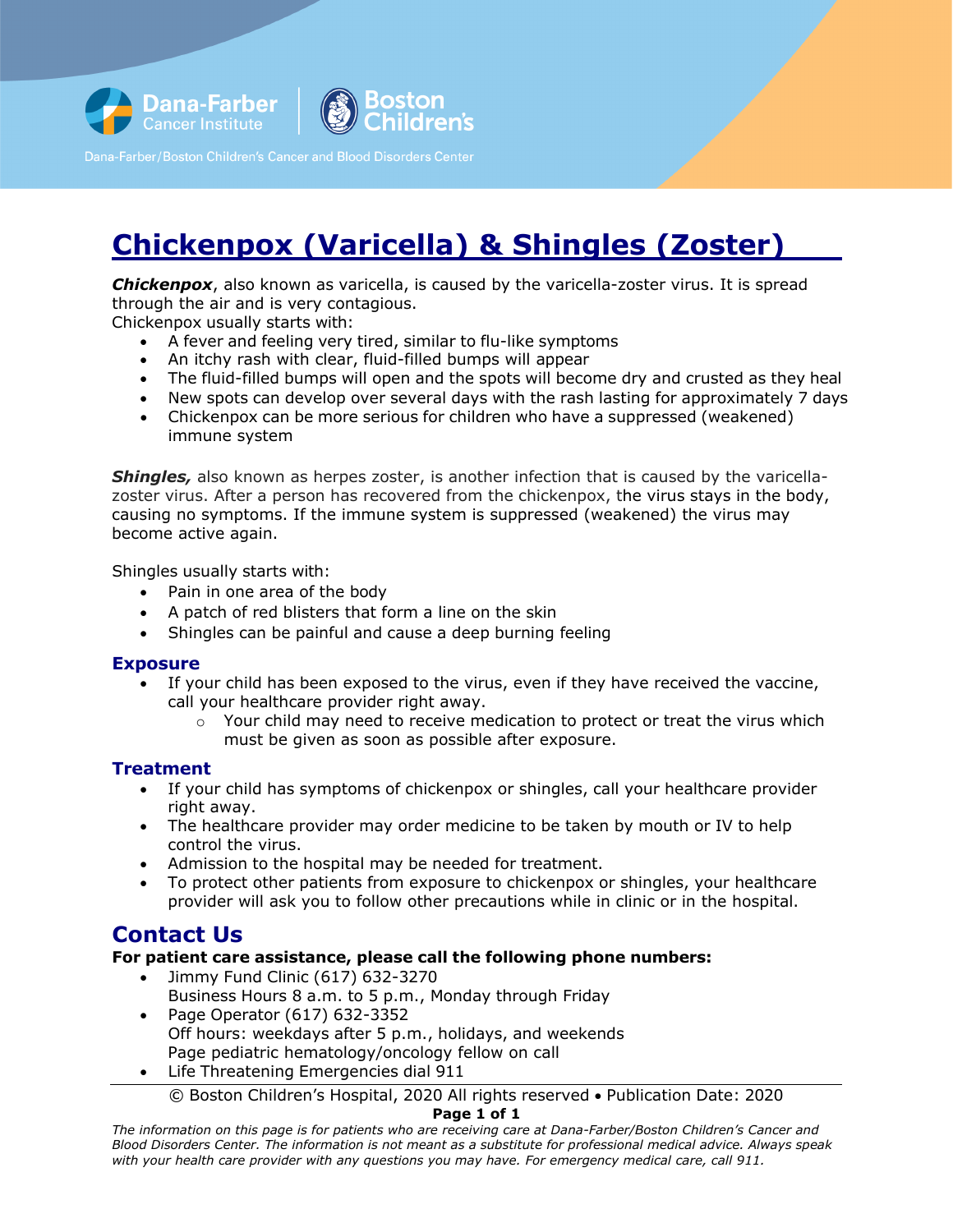

#### **Hematopoietic Stem Cell Transplant Teaching Sheet**

## **Discharge after Hematopoietic Stem Cell Transplant (HSCT)**

When preparing to be discharged from the hospital, it is very important to know the best ways to stay healthy and avoid infections. Recovery from HSCT is a gradual process.

#### **General goals before discharge from HSCT:**

- ANC over 500 for at least three days
- No infections or fever
- Ability to take enough fluids and food
- Clear follow up plan

#### **Medications**

- Your child will need to be able to take all medications
- You need to pick up all your child's prescribed medications before discharge
- Your child's provider will review:
	- o The purpose of the medications
	- o How to give the medications
	- o When to give the medications

#### **Preventing Infections**

- Good hand hygiene is the best way to prevent the spread of infection. If hands are visibly soiled, hand hygiene must include washing with soap and water.
	- o Hand hygiene is especially important:
		- **Before and after preparing or eating food**
		- After touching fresh produce
		- After using the bathroom
		- **Before and after touching wounds**
		- **After touching pets or animals**
		- After going outdoors

There are recommended restrictions to daily activities. Your healthcare provider will review with you how to do this safely. The following will help reduce the risk of infection:

- Your healthcare provider will discuss when the restrictions can end. The duration of these restrictions may vary for each patient:
	- o Autologous transplant: 60 days after transplant
	- o Allogeneic transplant: 9 -12 months
- Visitors are allowed outside in your yard or porch. These visitors must be healthy, with no recent contact with anyone sick.
- Those allowed to visit inside of your home are restricted to:

© Boston Children's Hospital, 2022 All rights reserved • Publication Date: 2021

#### **Page 1 of 3**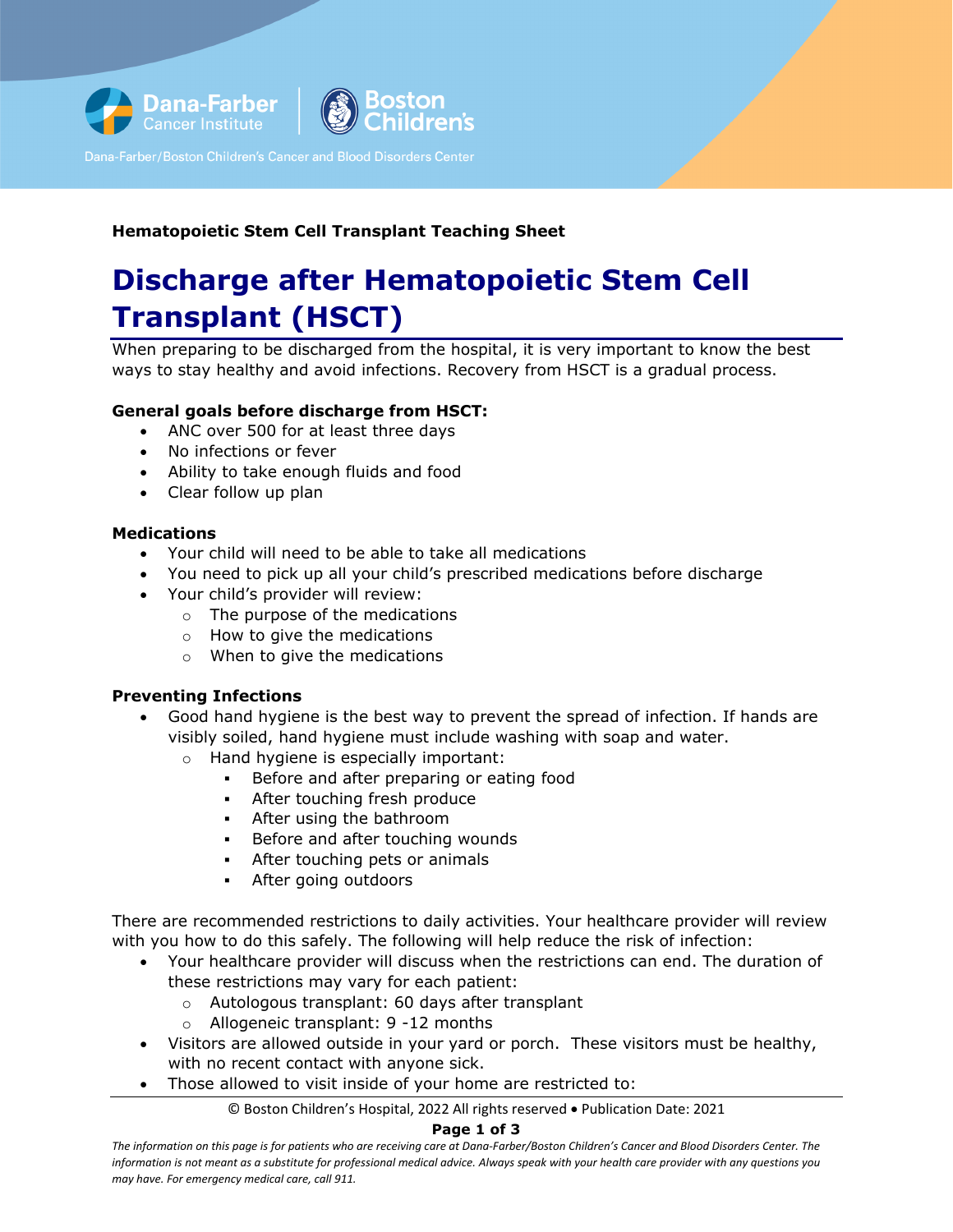Pediatric Oncology Teaching Sheet

#### Discharge After HSCT

- o Those who live with your child
- o Home care nurse and other medical professionals
- $\circ$  A tutor
- $\circ$  An adult may come into your home to help as long as that person is not responsible for the care of other children outside of the patient's home. This needs to be the same person not a rotating group of people.
- Your child should not be around:
	- o Anyone who has received the oral polio vaccine within the past 6 weeks
	- $\circ$  Anyone who has received nasal Flumist within the previous 7 days
	- $\circ$  Anyone who has not had chicken pox or the vaccine against chicken pox
- Your child may not visit other people's homes or any indoor public places, such as stores, restaurants, schools, or places of worship.
- Your child should avoid:
	- $\circ$  contact with persons who are sick. If unavoidable, limit the time spent together and wash hands often.
	- o crowded outdoor places, such as professional sporting events or theme parks. construction areas and other dusty environments.
	- $\circ$  digging in dirt, sandboxes, soil, plants or areas such as farms, digging sites, gardening and lawn mowing.
	- o public restrooms
- Your child may go to an uncrowded, outdoor place (a park during a time when others are unlikely to be there, mini golf, a driving range).

#### **Guidelines for Keeping Your Home Safe**

- Before discharge, clean your home thoroughly to remove dust, mildew, and mold. Continue to clean the home frequently, using antibacterial cleaners when possible.
- You may have one cleaning person coming into your home to clean.
- Please minimize objects or clutter in your child's bedroom, as these may trap dust mites and germs.
- Air conditioners or central heating filters should be cleaned or replaced before discharge and ducts should be vacuumed.
- You may not have any plants, flowers, or live Christmas trees inside your home.
- You may not use vaporizers, humidifiers or diffusers.

#### **General Food Safety**

- Food handlers should wash their hands with warm, soapy water before and after preparing foods.
- Kitchen areas and utensils used for food preparation should be kept clean.
- Do not share utensils, cups, and dishes.
- Dishes must be washed in hot, soapy water, either by hand or in the dishwasher.

#### **Bathing and Swimming**

- Your child may not swim as long as a Central Venous Catheter (CVC) is in place.
- Once the CVC has been removed, your child may swim in a private, outdoor pool or the ocean.
	- $\circ$  Please speak with your healthcare provider about lakes and rivers. Your child may not swim or wade in ponds, public, or indoor swimming pools.

© Boston Children's Hospital, 2022 All rights reserved • Publication Date: 2021

#### **Page 2 of 3**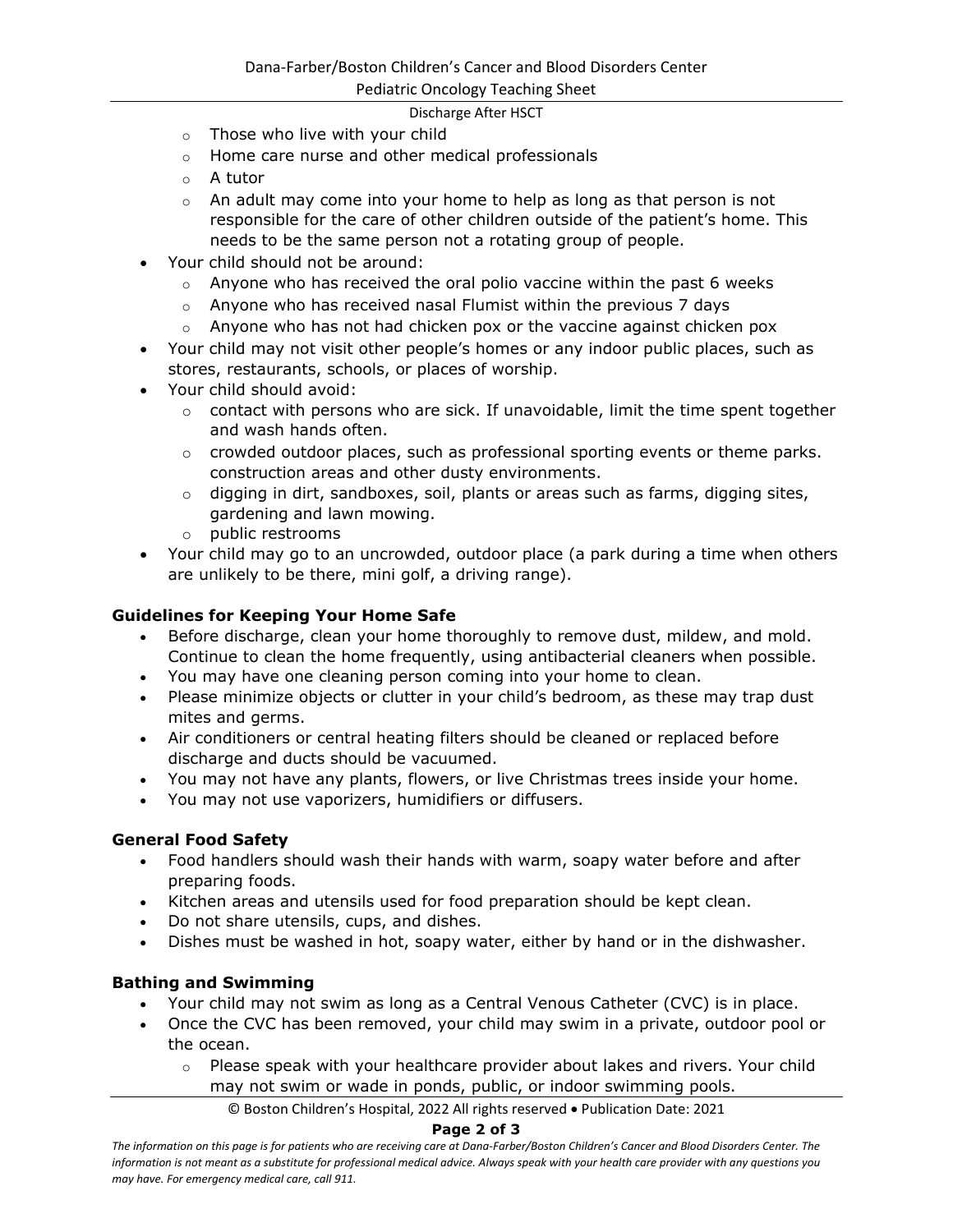#### Pediatric Oncology Teaching Sheet

#### Discharge After HSCT

 $\circ$  When bathing with a CVC, cover the line and dressing with an occlusive dressing, such as Tegaderm<sup>®</sup> or Aquaguard®.

#### **Pet Safety**

- Your child is allowed to keep any pets you already own except for reptiles and birds.
- Pets who live outside may not come into the house.
- Your child should not bathe, brush or clean up after their pet.
- Cats may not sleep on your child's bed.
- Litter boxes should not be placed in areas where food preparation or eating occur.
- Avoid contact with any animal that may be ill.
- Pets should be prevented from having access to garbage, scavenging, or hunting.

#### **Travel Safety**

- Speak with your child's healthcare team before making any travel plans.
- Travel on shared rides (trains, buses, shared taxis) is not allowed.
- It is not necessary to wear a mask in the car, but those traveling in the car with your child should be limited to household members.

#### **Miscellaneous**

- Use sunscreen (SPF 45 or higher) and wear protective clothing when outdoors.
- Smoking, vaping or exposure to tobacco and/or marijuana smoke are risk factors for lung infections for people with poor immune function and should be avoided.
- Avoid alcohol as it may interact with your medications.

### **Contact Us**

#### **For patient care assistance, please call the following phone numbers:**

- Jimmy Fund Clinic (617) 632-3270 Business Hours 8 a.m. to 5 p.m., Monday through Friday
- Page Operator (617) 632-3352 Off hours: weekdays after 5 p.m., holidays, and weekends Page pediatric hematology/oncology fellow on call.
- Life Threatening Emergencies dial 911

#### **Page 3 of 3**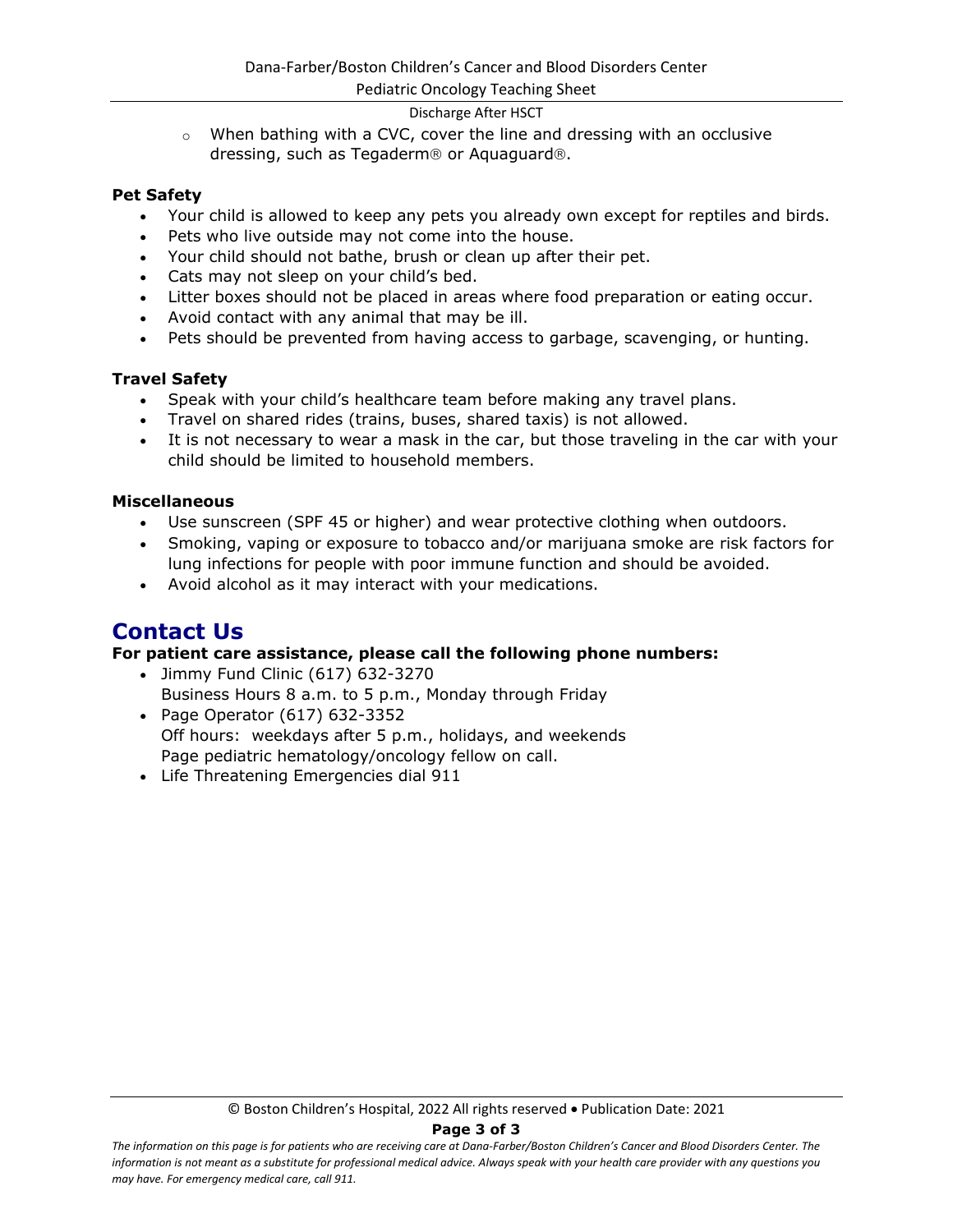

#### **Hematopoietic Stem Cell Transplant Teaching Sheet**

## **Food Plan After Hematopoietic Stem Cell Transplant (HSCT)**

ens:

This food plan is for your child to use at home after having a stem cell transplant. It is meant to help your child's body as the immune system heals. At first, foods that are high in bacteria are kept out of your child's diet to lower the risk of an infection. This food plan will change what and how your child eats. Be sure to follow this food plan until your child's care team tells you to stop.

| Food<br>Groups                   | <b>Foods Your Child CAN Eat</b>                                                                                                                                                                                                                                                                                                                                                                                                                          | <b>Foods Your Child CANNOT Eat</b>                                                                                                                                                                                                                                                                                                                             |
|----------------------------------|----------------------------------------------------------------------------------------------------------------------------------------------------------------------------------------------------------------------------------------------------------------------------------------------------------------------------------------------------------------------------------------------------------------------------------------------------------|----------------------------------------------------------------------------------------------------------------------------------------------------------------------------------------------------------------------------------------------------------------------------------------------------------------------------------------------------------------|
| <b>Protein</b>                   | Well-cooked meats, poultry, fish,<br>$\bullet$<br>shrimp, bacon, sausage, hot dogs<br>Sliced deli meats. Ask staff at your deli<br>٠<br>to wear new gloves when slicing your<br>deli meat. Heat deli meat in an oven or<br>microwave until steaming hot.<br>Homemade chicken salad, tuna salad,<br>٠<br>egg salad<br>Well-cooked eggs<br>٠<br>Nut butters (peanut butter, almond<br>٠<br>butter, soy butter)<br>Whole nuts and seeds without shells<br>٠ | Raw fish<br>$\bullet$<br>Raw shellfish<br>$\bullet$<br>Smoked salmon (also called lox)<br>$\bullet$<br>Sushi<br>$\bullet$<br>Caviar<br>$\bullet$<br>Raw eggs or foods with raw eggs (cookie<br>$\bullet$<br>dough or soft-cooked egg yolks)<br>Wild game meat (like venison, squirrel,<br>$\bullet$<br>rabbit or bear)<br>Nuts and seeds in shell<br>$\bullet$ |
| Dairy +<br>dairy<br>alternatives | Pasteurized cow/goat milk<br>$\bullet$<br>Pasteurized soy, coconut and almond<br>٠<br>milk<br>Shredded mozzarella cheese<br>٠<br>Pasteurized string cheese<br>٠<br>Pasteurized sliced cheese from deli<br>Pasteurized feta cheese<br>٠<br>Cream cheese<br>$\bullet$<br>Packaged ice cream<br>٠<br>Yogurt                                                                                                                                                 | Bleu cheese, brie, camembert,<br>$\bullet$<br>Roquefort, gorgonzola,<br>Fresh mozzarella<br>$\bullet$<br>Soft cheeses from Mexico or South or<br>Central America<br>Soft-serve ice cream or frozen yogurt<br>$\bullet$<br>Hard-serve ice cream from ice cream<br>$\bullet$<br>shops<br>Raw cookie dough<br>$\bullet$                                           |
| Grains                           | All grains not listed in the next column<br>$\bullet$                                                                                                                                                                                                                                                                                                                                                                                                    | Bread, cookies, cupcakes, donuts and<br>$\bullet$<br>other baked goods from bakeries or<br>restaurants<br>Popcorn (until team approves your<br>$\bullet$<br>child's flossing)                                                                                                                                                                                  |

© Boston Children's Hospital, 2022 All rights reserved • Publication Date: 2018 **Page 1 of 3**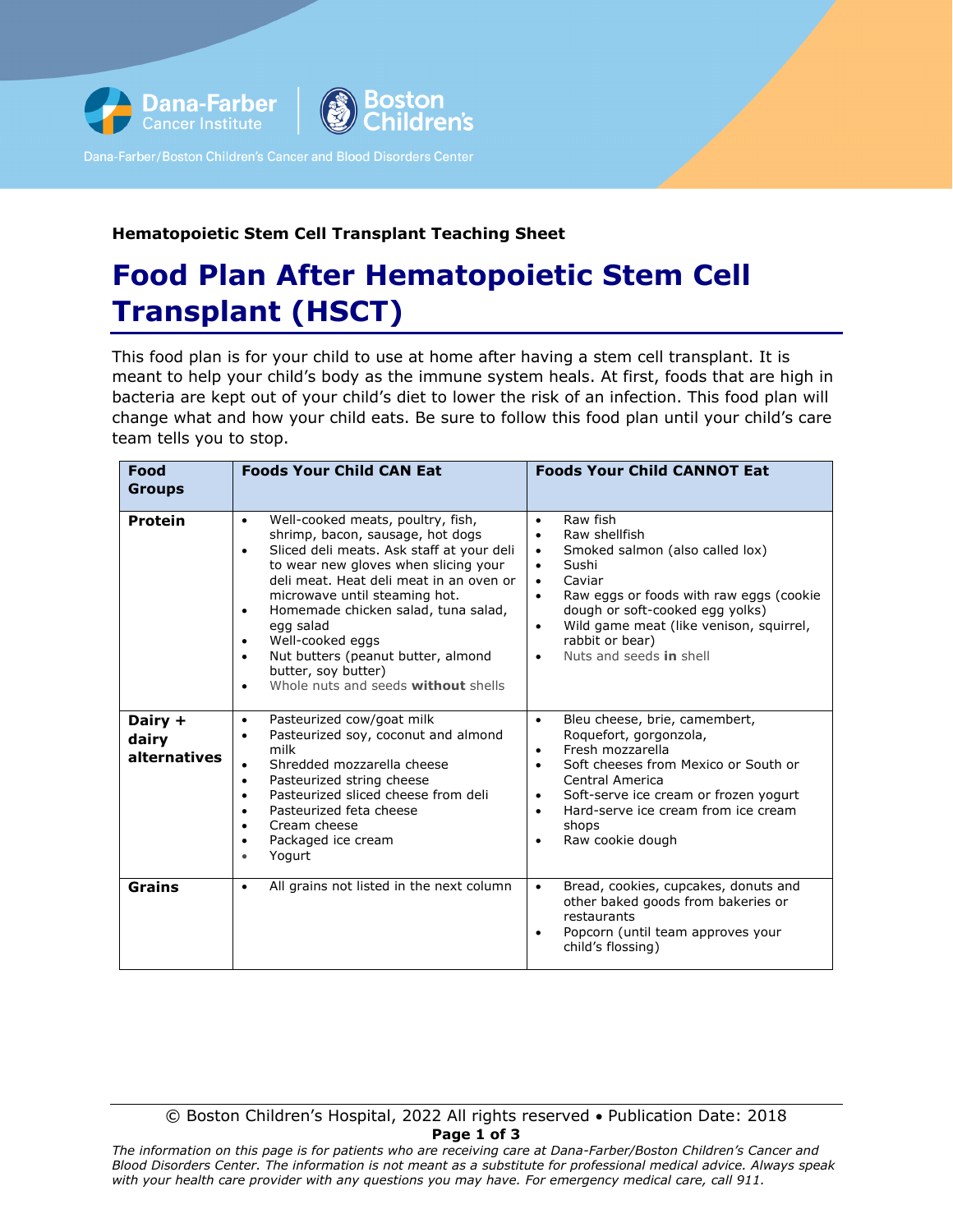#### Food Plan After HSCT

| <b>Fruits &amp;</b><br><b>Vegetables</b> | All raw thick-skinned fresh fruits (like<br>$\bullet$<br>banana, orange, avocado, mango,<br>melon)<br>Raw and/or frozen thin-skinned fresh<br>$\bullet$<br>fruits from the USA or Canada<br>Raw whole vegetables from the USA or<br>٠<br>Canada<br>All canned fruits (like peach slices,<br>$\bullet$<br>pear halves, apple sauce, fruit cocktail)<br>Dried fruit, (raisins, Craisins, dates,<br>$\bullet$<br>figs, dried apricots)<br>All cooked vegetables (fresh or frozen<br>$\bullet$<br>from any country)<br>Note: Carefully wash fruits and<br>$\bullet$<br>vegetables before eating or cooking. | Alfalfa and bean sprouts<br>$\bullet$<br>Pre-cut raw fruit or vegetables<br>$\bullet$<br>Raw and/or frozen thin-skinned fruits<br>$\bullet$<br>from countries outside the USA or<br>Canada<br>Raw vegetables from countries outside<br>$\bullet$<br>the USA or Canada<br>Prepared deli salads from grocery store<br>$\bullet$<br>(potato salad, macaroni salad)<br>Avoid bagged/triple washed lettuce &<br>$\bullet$<br>salad greens, & bagged baby carrots. |
|------------------------------------------|---------------------------------------------------------------------------------------------------------------------------------------------------------------------------------------------------------------------------------------------------------------------------------------------------------------------------------------------------------------------------------------------------------------------------------------------------------------------------------------------------------------------------------------------------------------------------------------------------------|--------------------------------------------------------------------------------------------------------------------------------------------------------------------------------------------------------------------------------------------------------------------------------------------------------------------------------------------------------------------------------------------------------------------------------------------------------------|
| Juices &<br><b>Drinks</b>                | Tap water (from a sink), only if it is<br>$\bullet$<br>town or city water.<br>If you have well water: Water must<br>$\bullet$<br>be boiled.<br>Bottled Water/Bottled or canned seltzer<br>$\bullet$<br>water<br>Pasteurized fruit juices<br>$\bullet$<br>Soda must be from a bottle or can<br>$\bullet$                                                                                                                                                                                                                                                                                                 | Unpasteurized cider or juice<br>$\bullet$<br>Ice from ice machines<br>$\bullet$<br>Milkshakes and/or fruit smoothies at<br>$\bullet$<br>restaurants<br>Frappuccino (Starbucks) or Coolatta<br>$\bullet$<br>(Dunkin' Donuts)<br>Fountain drinks (like soda from a soda<br>$\bullet$<br>gun or a dispenser at a restaurant or<br>movie theater)                                                                                                                |
| <b>Condiments</b>                        | Ketchup, mustard, mayonnaise, salt,<br>$\bullet$<br>sugar, jelly, pickles, hot sauce, etc.<br>Raw and/or cooked herbs/spices<br>$\bullet$                                                                                                                                                                                                                                                                                                                                                                                                                                                               | Honey<br>$\bullet$                                                                                                                                                                                                                                                                                                                                                                                                                                           |
| <b>Restaurant</b><br><b>Foods</b>        | Freshly cooked hot food items, (like<br>$\bullet$<br>take-out, drive-through or delivery)                                                                                                                                                                                                                                                                                                                                                                                                                                                                                                               | Prepared green salads and/or deli salads<br>$\bullet$<br>from a restaurant or deli<br>Desserts from restaurants (cakes,<br>$\bullet$<br>cookies, cupcakes, etc.)<br>Fountain drinks (like soda from a soda<br>$\bullet$<br>qun or other dispenser)<br>Ice from ice machines                                                                                                                                                                                  |

## **Other Important Tips**

#### **Do not eat foods from salad bars and self-service food bars, such as buffets.**

- Slowly add dairy products with lactose in them, such as milk and ice cream, back into diet. Follow the same pattern for fruits and vegetables.
	- $\circ$  If your child has diarrhea and/or cramping, stop feeding him or her dairy products and/or fruits and vegetables for a few days. Then slowly add them back into the diet.
- Throw leftover, cooked foods away after two days.
	- $\circ$  Do not leave cooked food out of the refrigerator or oven for longer than 60 minutes. This is important to remember during the holiday seasons when food tends to stay out on the table for longer periods of time.
- Do not share food.
	- $\circ$  At 100 days (for autologous transplants) or 6 months (for allogeneic transplants), talk with your health care team about your child's diet.

*The information on this page is for patients who are receiving care at Dana-Farber/Boston Children's Cancer and Blood Disorders Center. The information is not meant as a substitute for professional medical advice. Always speak with your health care provider with any questions you may have. For emergency medical care, call 911.*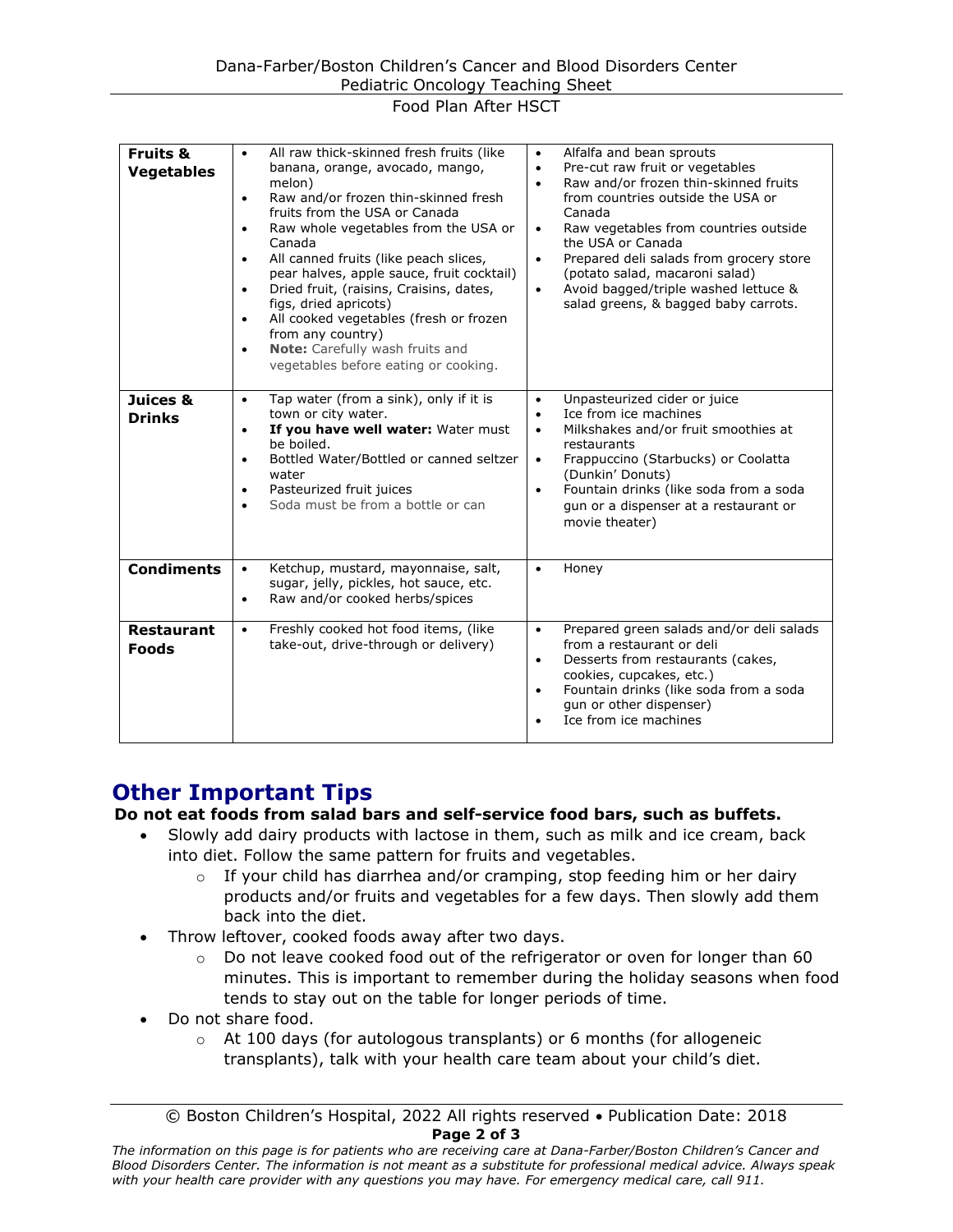Food Plan After HSCT

## **Appointments**

To schedule an appointment with a registered, licensed dietitian in the Jimmy Fund Clinic, please call 617-632-3270.

### **Contact Us For patient care assistance, please call the following phone numbers:**

- Jimmy Fund Clinic (617) 632-3270 Business Hours 8 a.m. to 5 p.m., Monday through Friday
- Page Operator (617) 632-3352 Off hours: weekdays after 5 p.m., holidays, and weekends Page pediatric hematology/oncology fellow on call
- Life Threatening Emergencies dial 911